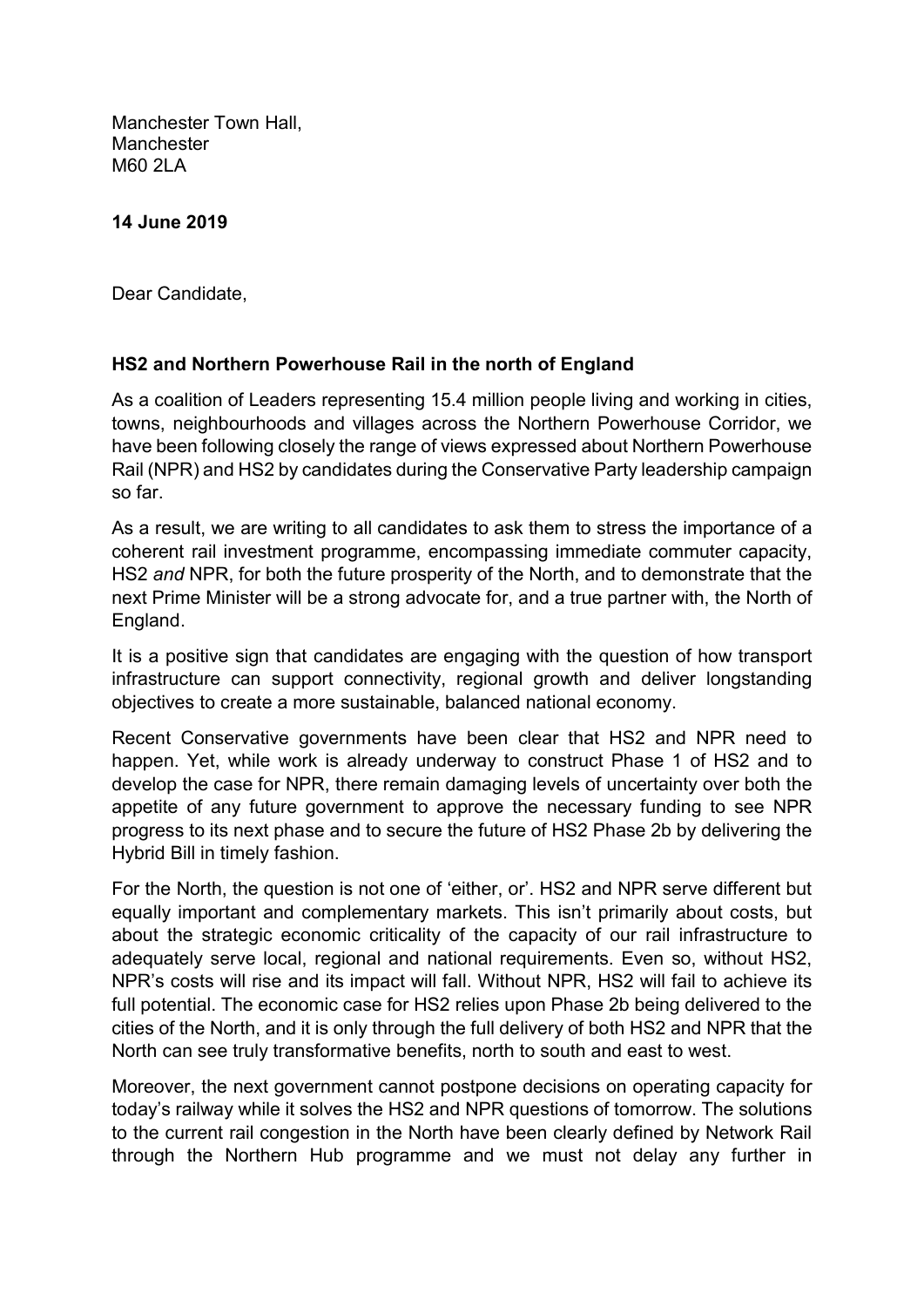commissioning the work needed to unlock the next phase of Northern growth and regeneration. There is no realistic alternative to the delivery of both HS2 and NPR.

The benefits to the North, and to the entire UK, of a clear long-term rail investment programme are huge. The failed delivery of last May's timetable changes demonstrates that demand already exceeds capacity on the North's rail infrastructure. We need rapid investment, for example the completion of the Northern Hub, reinstated Transpennine upgrades, and investment in capacity in and around Leeds, to see us through until that time when connectivity between cities will be transformed by HS2 and NPR, easing road congestion, promoting environmental sustainability and creating jobs as businesses access new skills and trading markets.

However, if we fail to invest in our railways now and give certainty on the transformation to follow, not only will the national economy be hindered, but a clear and powerful signal will be sent that, once again, the North has been overlooked by Westminster.

As Leaders representing the North of England, we look forward to your support in ensuring that rail investment is prioritised to drive economic rebalancing and a transformed North. We would welcome the opportunity to discuss our programme for economic renaissance in the North in more detail with you and how we can work together with you as the next Prime Minister if you are successful in your bid.

Yours faithfully,

 $\bigcirc$ 

Sir Richard Leese Leader, Manchester City Council

Fredy Bruken

Andy Burnham Mayor, Greater Manchester Combined Authority

Eamonn Boylan Chief Executive, Greater Manchester Combined Authority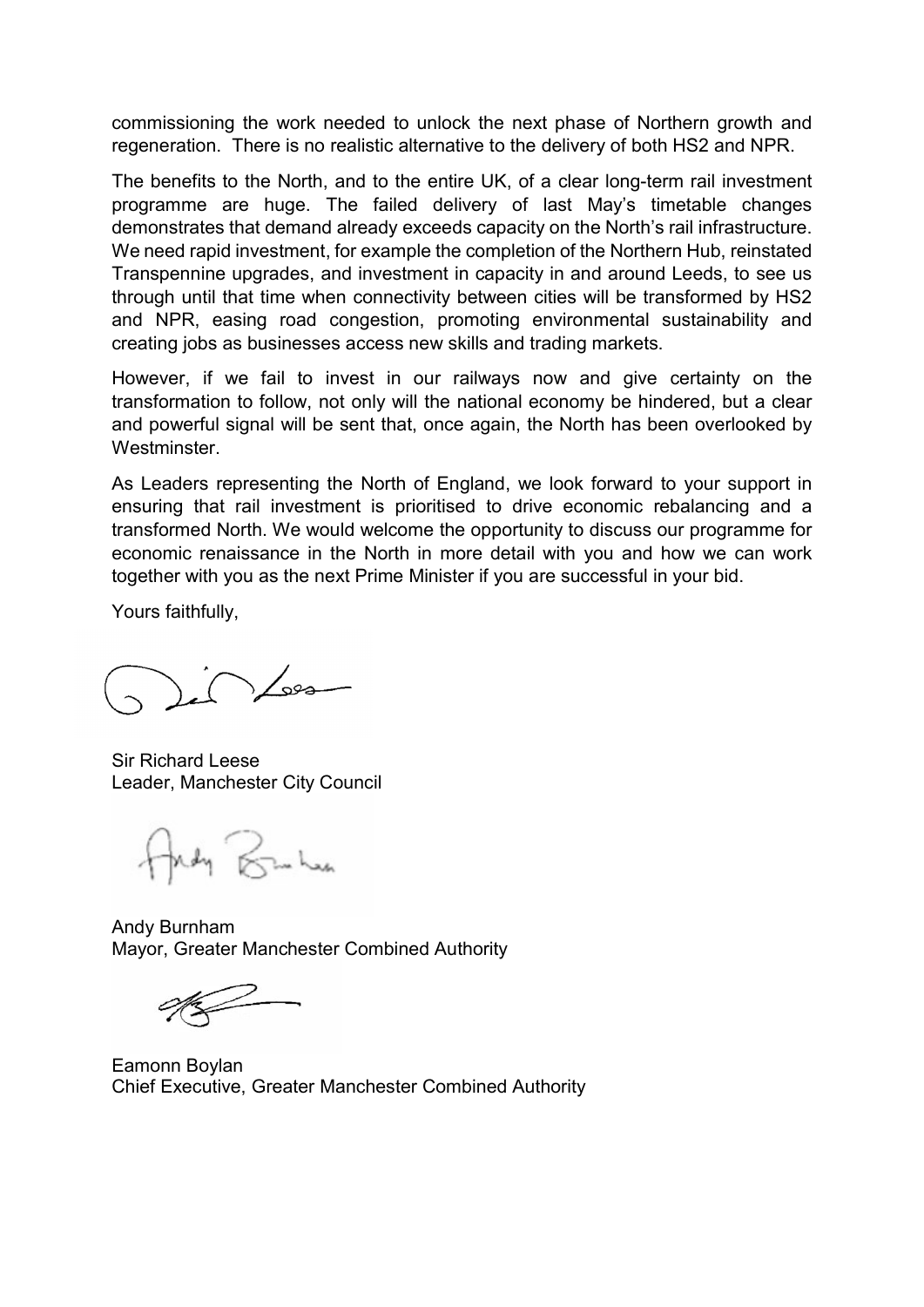$A - A$  Blake

Judith Blake Leader, Leeds City Council

Russ Bowden Leader, Warrington Borough Council

Suen Genetich

Susan Hinchcliffe Leader, Bradford Council Chair, West Yorkshire Combined Authority

Sam Corcoran

Sam Corcoran Leader, Cheshire East Council

toue Rotheram.

Steve Rotherham Mayor, Liverpool City Region Combined Authority

Hoge

Frank Rogers Chief Executive, Liverpool City Region Combined Authority

Liam Robinson Transport Portfolio Holder, Liverpool City Region Combined Authority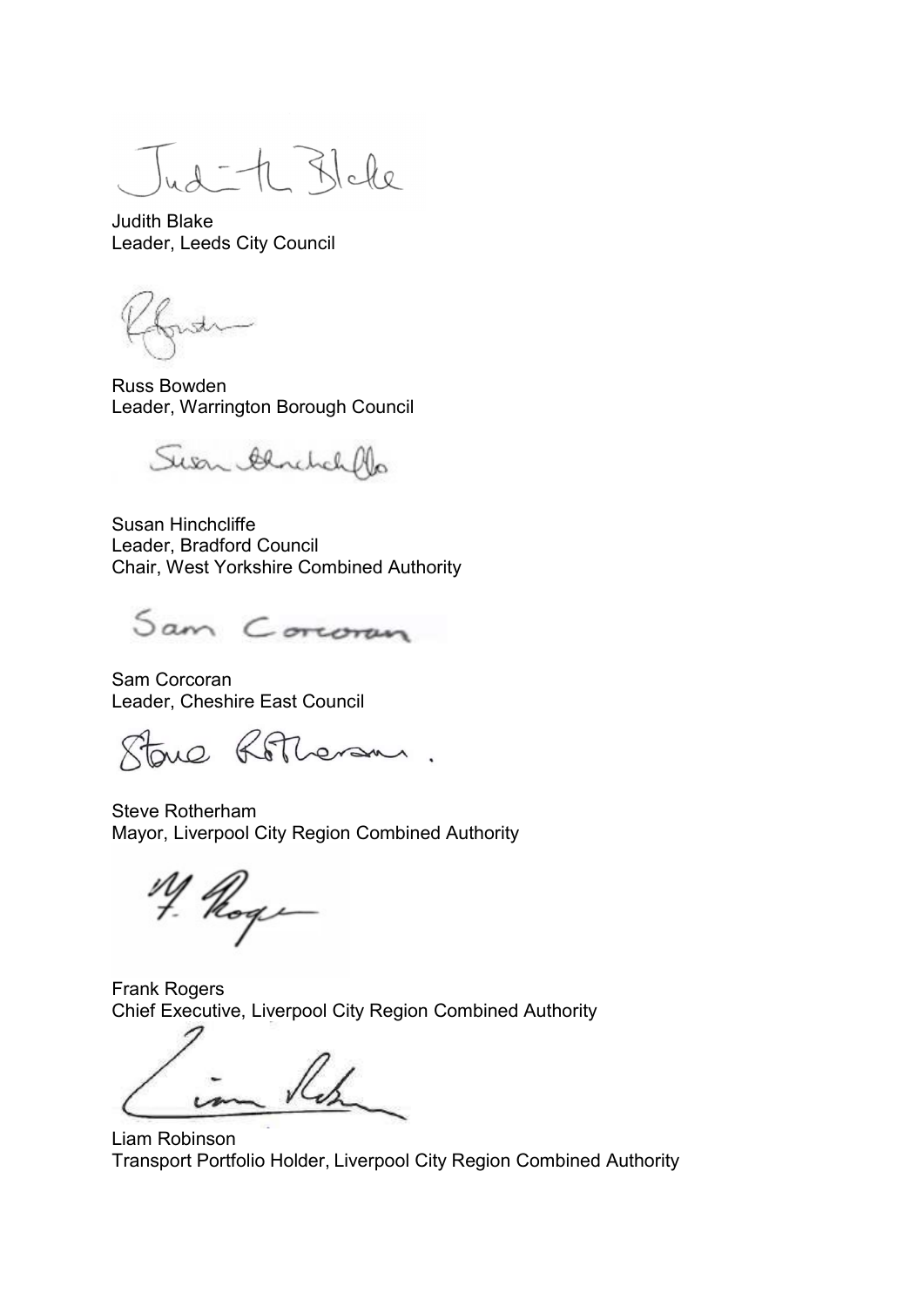Oulolynene

David Molyneux Leader, Wigan Council

ockson

Julian Jackson Assistant Director (Planning, Transportation and Highways), City of Bradford Metropolitan District Council

Nice formes.

Nick Forbes Leader, Newcastle City Council

Richard Foster Leader, Craven District Council

KR1. aspden

Keith Aspen Leader, City of York Council

 $\sqrt{1-\frac{1}{2}}$ 

Tim Swift MBE Leader, Calderdale Council